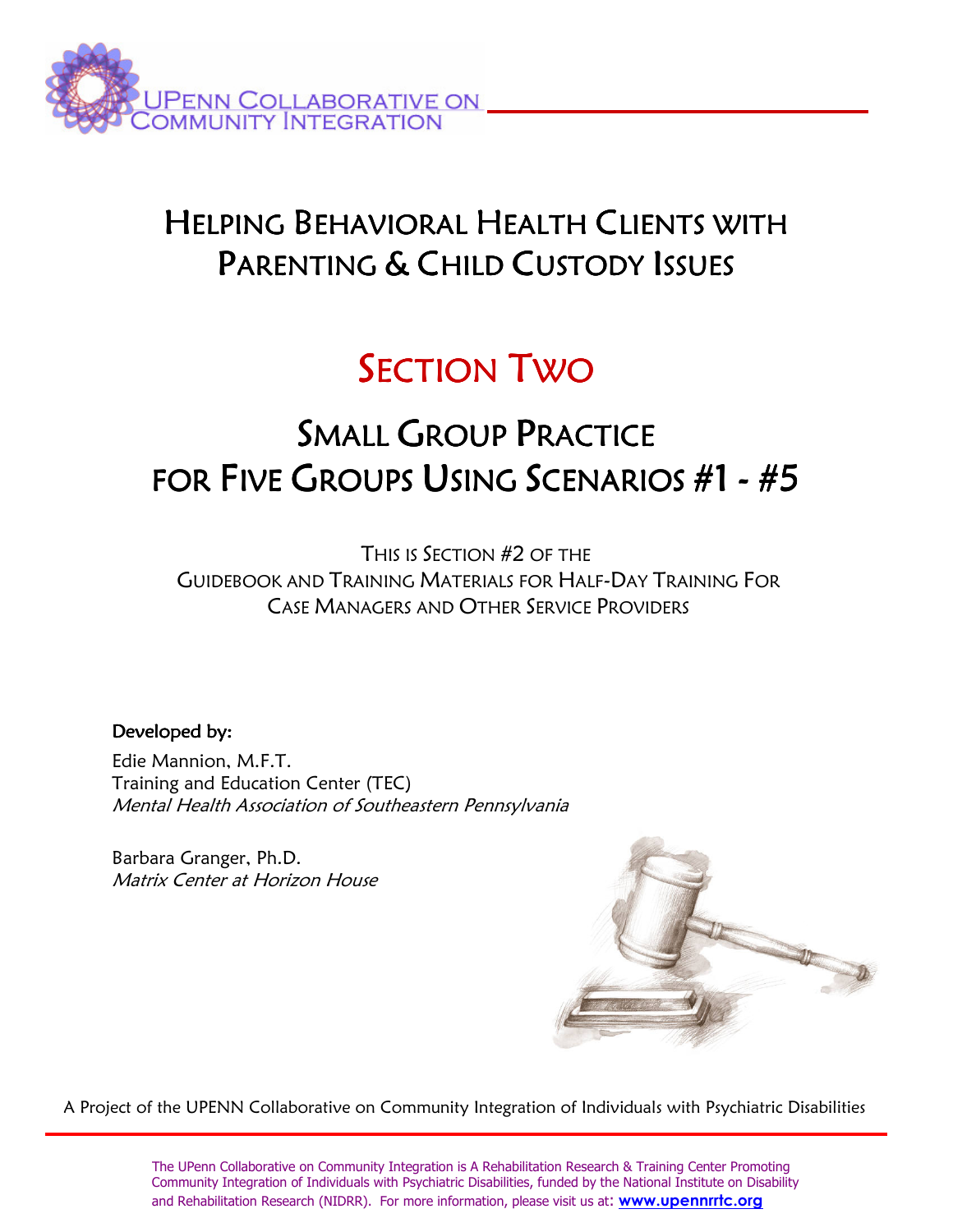

# HELPING BEHAVIORAL HEALTH CLIENTS WITH PARENTING & CHILD CUSTODY ISSUES

Ξ

# TABLE OF CONTENTS

# SECTION ONE Page

| <b>INTRODUCTION</b>                                                                                    |  |
|--------------------------------------------------------------------------------------------------------|--|
|                                                                                                        |  |
|                                                                                                        |  |
|                                                                                                        |  |
| Dealing with the Case Manager Dilemma: Approaches for working with4<br>clients who have minor children |  |
|                                                                                                        |  |
| TRAINING CURRICULUM                                                                                    |  |
|                                                                                                        |  |
|                                                                                                        |  |
| <b>Small Group Practice Using Scenarios (Practice Sheets)</b>                                          |  |
|                                                                                                        |  |
|                                                                                                        |  |
|                                                                                                        |  |

# SECTION TWO: SMALL GROUP PRACTICE

- Small Group Practice Sheets for Groups  $1 5$ , using Scenarios #1 #5
- Addressing the Key Issues in the Scenarios IMPORTANT – Give these out AFTER the Small Group Practice is completed!

# SECTION THREE – Part 1: HANDOUTS for PARTICIPANTS

- Training Description, Learning Objectives and Curriculum Overview (see above)
- Printed copy of PowerPoint slides (included, 2 to a page)

#### SECTION THREE – Part 2: HANDOUTS for PARTICIPANTS - These must be downloaded individually from the links below.

- "Custody Assessment Worksheet" www.upennrrtc.org/resources/view.php?tool\_id=38
- "Child Welfare & Custody Issues" www.upennrrtc.org/resources/view.php?tool\_id=36
- "Understanding Child Abuse and Neglect in Pennsylvania: A General Guide..."

www.upennrrtc.org/resources/view.php?tool\_id=118

- "Positive Parenting and Child Resilience" www.upennrrtc.org/resources/view.php?tool\_id=37
- "Parenting Resources Worksheet" www.upennrrtc.org/resources/view.php?tool\_id=178 Use this worksheet to create a list of local resources for parents with psychiatric disabilities, including legal, housing, emergency respite childcare. This can also be used separately as a resource/handout to give clients.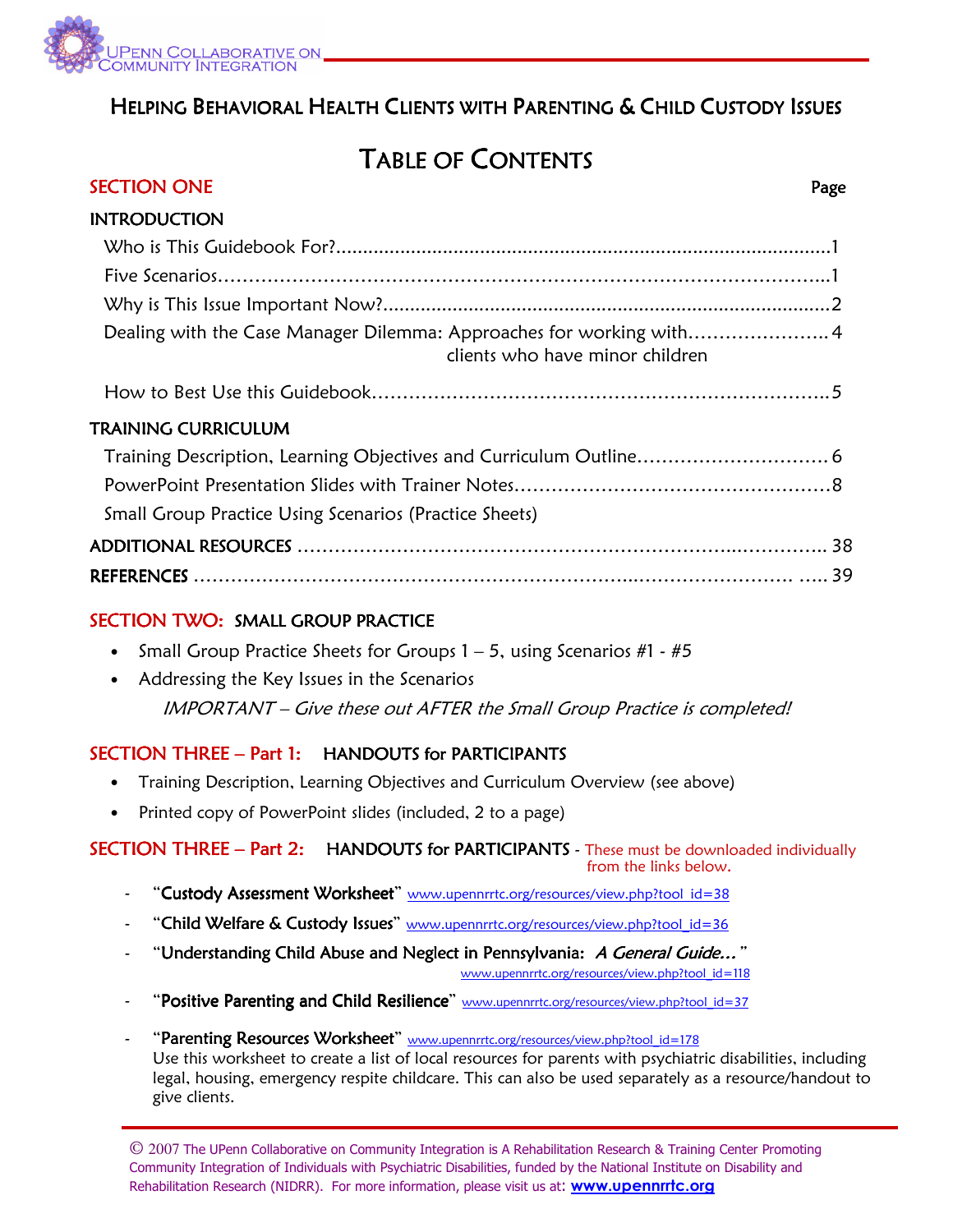

# SMALL GROUP PRACTICE FOR FIVE GROUPS USING SCENARIOS #1 - #5

The following scenarios offer us a practical reminder on just how challenging these issues can be:

# Scenario #1

A case manager is getting to know an attractive, 25-year old client and learns that she hangs out at a corner bar when she feels lonely on weekends. She claims she mainly goes to find a boyfriend, not to drink, and admits she has had unprotected sex with men she's met. She also admits that she's not sure if she really wants to use birth control because she'd love to have another little girl like her Tonya. After a long battle with child protective services in her county, she lost parental rights and does not know where Tonya is because it was a closed adoption. She feels her heart broke over losing her and she can't get over it.

# Scenario #2

A case manager is trying to help a client who is struggling to parent her sons, ages 5 and 3. She tells the case manager that her kids sometimes seem "possessed" because they throw themselves on the floor and use curse words. When visiting her apartment, the apartment seems dirty and disorganized, and the mother admits she has not cleaned it for the last few months because she is too "stressed out" from watching her "bad kids" all the time. The children seem to be of average weight for their ages and do not appear to have any signs of physical abuse, although their hygiene seems poor. They get their mom's attention when they yell, throw things or bother each other. She claims she's never had any involvement or services from the child protective service system, and angrily tells the case manager, "I don't want nothing to do with them!"

# Scenario #3

A case manager gets an emergency phone call from a client, saying an investigator from Child Protective Services is at her house because someone reported her for child abuse of her 4-year old daughter. She's enraged that they already questioned her daughter at her daycare without telling her, and now they won't tell her who reported her. She wants to know what she should do or say so they don't take her daughter.

# Scenario #4

A case manager has a client who is furious that his 9-year old son was just placed in foster care because he slapped him hard to show him he needs to change his bad attitude. He suspects someone at his son's school called Child Protective Services on him. He almost starts to cry as he pleads with the case manager to help him get his son back as quickly as possible because he grew up in foster care and claims he had foster families who were cruel to him.

# Scenario #5

A case manager attends a family court hearing of a 23-year old client, and the judge makes the decision to terminate parental rights due to her failure to meet her goals over the last 15 months. She is hysterical and tells the case manager that the only way she'll be able to cope is to go back to using. She adds that the judge won't be able to stop her from having another baby.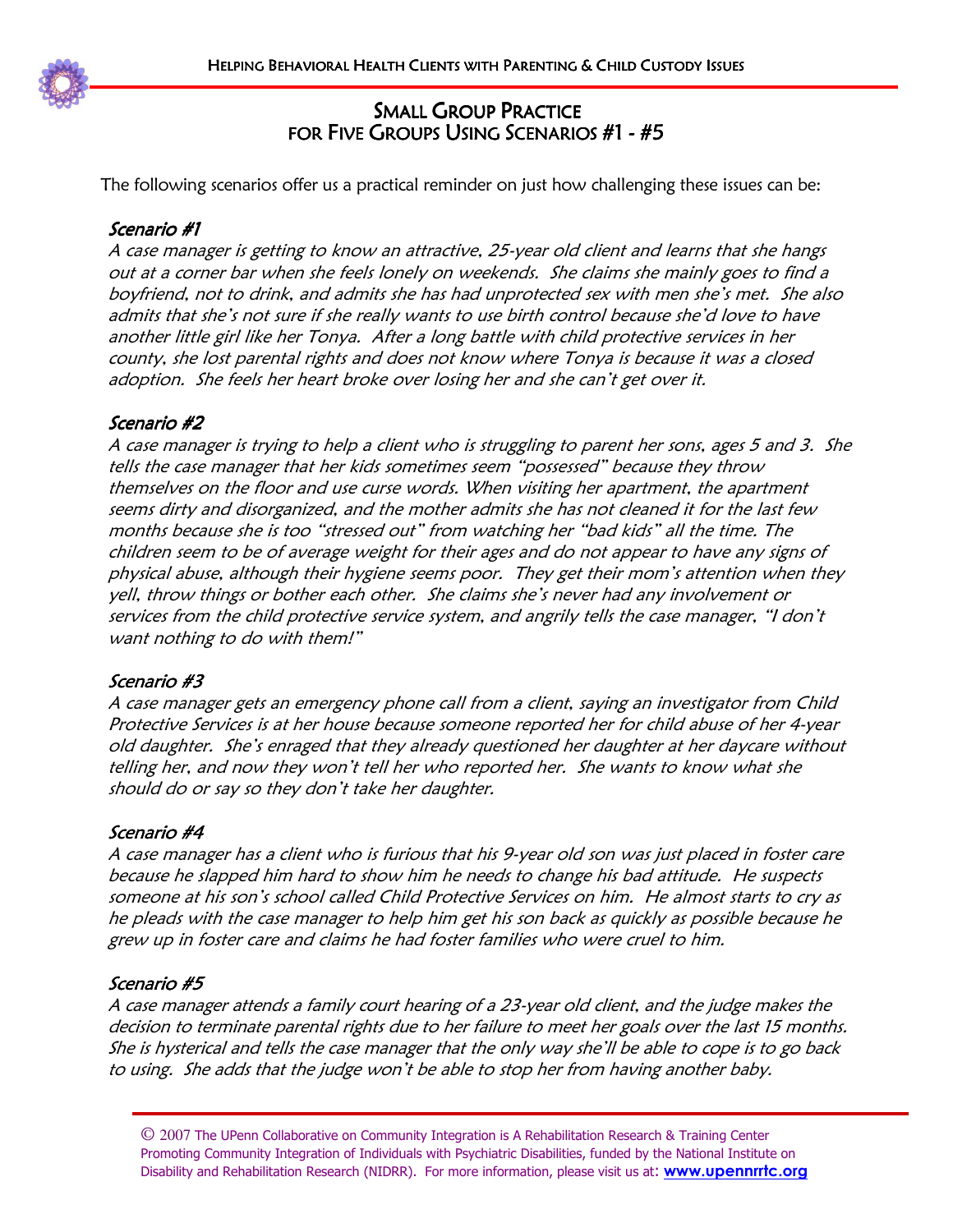

# **Small Group Practice** Group 1 - Scenario #1

- 1. Choose a recorder/spokesperson for your group
- 2. Make a list of what the case manager in the scenario below can do to help this client with her parenting issues, including ideas and information provided in this training.

A case manager is getting to know an attractive, 25-year old female client and learns that she hangs out at a corner bar when she feels lonely on weekends. She claims she mainly goes to find a boyfriend, not to drink, and admits she has had **unprotected sex** with men she's met. She also admits that she's **not sure if she really wants to use birth control** because **she'd love to have another little girl like her Tonya**. After a long battle with child protective services in her county, she **lost parental rights** and does not know where Tonya is because it was a closed adoption. She feels her heart broke over losing her and she can't get over it.

3. Recorder/spokesperson reports your group's ideas to the large group.

\_\_\_\_\_\_\_\_\_\_\_\_\_\_\_\_\_\_\_\_\_\_\_\_\_\_\_\_\_\_\_\_\_\_\_\_\_\_\_\_\_\_\_\_\_\_\_\_\_\_\_\_\_\_\_\_\_\_\_\_\_\_\_\_\_\_\_

\_\_\_\_\_\_\_\_\_\_\_\_\_\_\_\_\_\_\_\_\_\_\_\_\_\_\_\_\_\_\_\_\_\_\_\_\_\_\_\_\_\_\_\_\_\_\_\_\_\_\_\_\_\_\_\_\_\_\_\_\_\_\_\_\_\_\_

\_\_\_\_\_\_\_\_\_\_\_\_\_\_\_\_\_\_\_\_\_\_\_\_\_\_\_\_\_\_\_\_\_\_\_\_\_\_\_\_\_\_\_\_\_\_\_\_\_\_\_\_\_\_\_\_\_\_\_\_\_\_\_\_\_\_\_

\_\_\_\_\_\_\_\_\_\_\_\_\_\_\_\_\_\_\_\_\_\_\_\_\_\_\_\_\_\_\_\_\_\_\_\_\_\_\_\_\_\_\_\_\_\_\_\_\_\_\_\_\_\_\_\_\_\_\_\_\_\_\_\_\_\_\_

\_\_\_\_\_\_\_\_\_\_\_\_\_\_\_\_\_\_\_\_\_\_\_\_\_\_\_\_\_\_\_\_\_\_\_\_\_\_\_\_\_\_\_\_\_\_\_\_\_\_\_\_\_\_\_\_\_\_\_\_\_\_\_\_\_\_\_

\_\_\_\_\_\_\_\_\_\_\_\_\_\_\_\_\_\_\_\_\_\_\_\_\_\_\_\_\_\_\_\_\_\_\_\_\_\_\_\_\_\_\_\_\_\_\_\_\_\_\_\_\_\_\_\_\_\_\_\_\_\_\_\_\_\_\_

\_\_\_\_\_\_\_\_\_\_\_\_\_\_\_\_\_\_\_\_\_\_\_\_\_\_\_\_\_\_\_\_\_\_\_\_\_\_\_\_\_\_\_\_\_\_\_\_\_\_\_\_\_\_\_\_\_\_\_\_\_\_\_\_\_\_\_

\_\_\_\_\_\_\_\_\_\_\_\_\_\_\_\_\_\_\_\_\_\_\_\_\_\_\_\_\_\_\_\_\_\_\_\_\_\_\_\_\_\_\_\_\_\_\_\_\_\_\_\_\_\_\_\_\_\_\_\_\_\_\_\_\_\_\_

\_\_\_\_\_\_\_\_\_\_\_\_\_\_\_\_\_\_\_\_\_\_\_\_\_\_\_\_\_\_\_\_\_\_\_\_\_\_\_\_\_\_\_\_\_\_\_\_\_\_\_\_\_\_\_\_\_\_\_\_\_\_\_\_\_\_\_

\_\_\_\_\_\_\_\_\_\_\_\_\_\_\_\_\_\_\_\_\_\_\_\_\_\_\_\_\_\_\_\_\_\_\_\_\_\_\_\_\_\_\_\_\_\_\_\_\_\_\_\_\_\_\_\_\_\_\_\_\_\_\_\_\_\_\_

\_\_\_\_\_\_\_\_\_\_\_\_\_\_\_\_\_\_\_\_\_\_\_\_\_\_\_\_\_\_\_\_\_\_\_\_\_\_\_\_\_\_\_\_\_\_\_\_\_\_\_\_\_\_\_\_\_\_\_\_\_\_\_\_\_\_\_

\_\_\_\_\_\_\_\_\_\_\_\_\_\_\_\_\_\_\_\_\_\_\_\_\_\_\_\_\_\_\_\_\_\_\_\_\_\_\_\_\_\_\_\_\_\_\_\_\_\_\_\_\_\_\_\_\_\_\_\_\_\_\_\_\_\_\_

\_\_\_\_\_\_\_\_\_\_\_\_\_\_\_\_\_\_\_\_\_\_\_\_\_\_\_\_\_\_\_\_\_\_\_\_\_\_\_\_\_\_\_\_\_\_\_\_\_\_\_\_\_\_\_\_\_\_\_\_\_\_\_\_\_\_\_

\_\_\_\_\_\_\_\_\_\_\_\_\_\_\_\_\_\_\_\_\_\_\_\_\_\_\_\_\_\_\_\_\_\_\_\_\_\_\_\_\_\_\_\_\_\_\_\_\_\_\_\_\_\_\_\_\_\_\_\_\_\_\_\_\_\_\_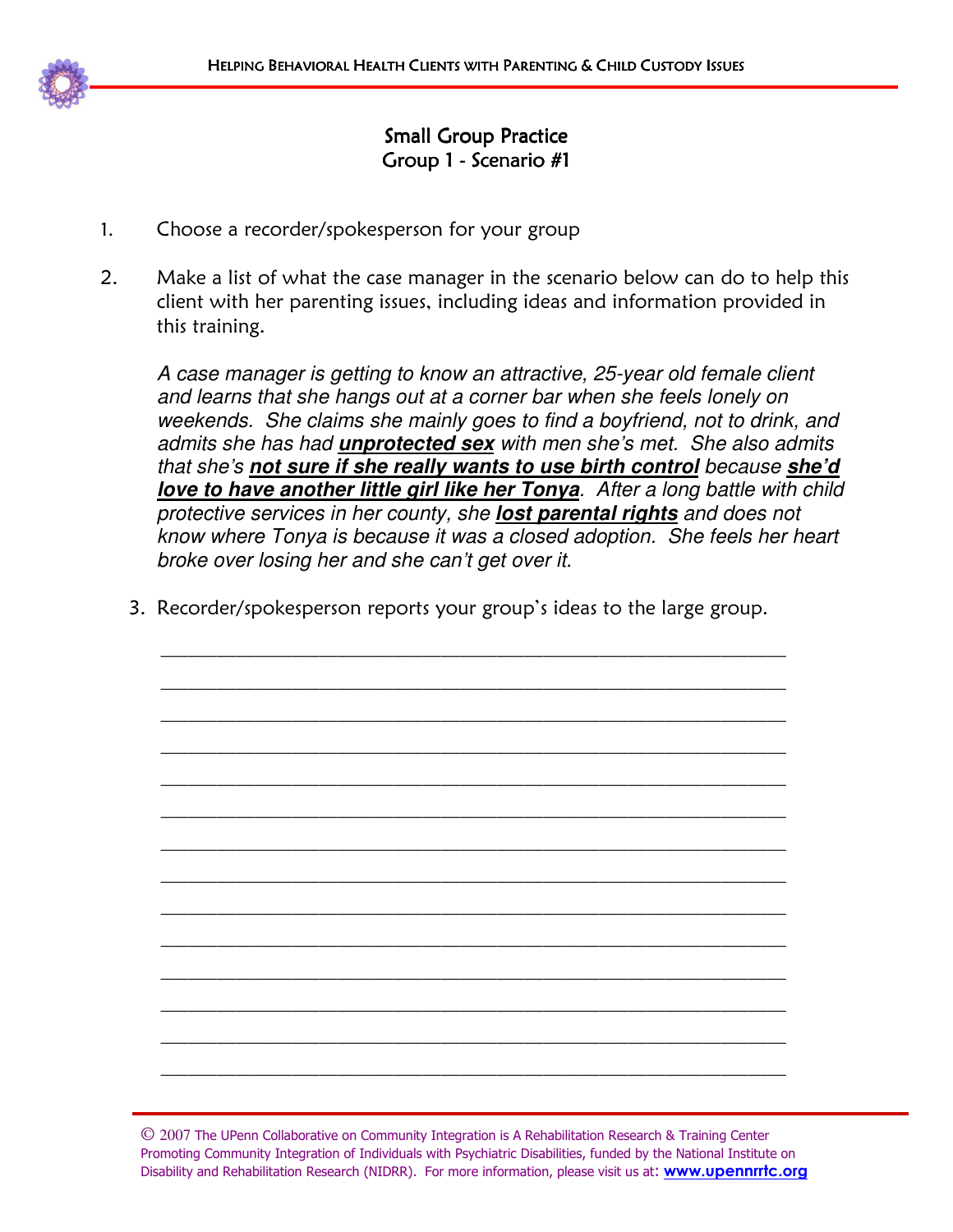

# Small Group Practice Group 2 - Scenario #2

- 1. Choose a recorder/spokesperson for your group
- 2. Make a list of what the case manager in the scenario below can do to help this client with her parenting issues, including ideas and information provided in this training.

A case manager is trying to help a client who is struggling to parent her sons, ages 5 and 3. She tells the case manager that her kids sometimes seem "possessed" because they throw themselves on the floor and use curse words. When visiting her apartment, the apartment seems dirty and disorganized, and the client admits she has not cleaned it for the last few months because she is too "stressed out" from watching her "bad kids" all the time. The children seem to be of average weight for their ages and do not appear to have any signs of physical abuse, although their hygiene seems poor. They get their mom's attention when they yell, throw things or bother each other. She claims she's never had any involvement or services from the child protective service system, and angrily tells the case manager, "I don't want nothing to do with them!"

3. Recorder/spokesperson reports your group's ideas to the large group.

\_\_\_\_\_\_\_\_\_\_\_\_\_\_\_\_\_\_\_\_\_\_\_\_\_\_\_\_\_\_\_\_\_\_\_\_\_\_\_\_\_\_\_\_\_\_\_\_\_\_\_\_\_\_\_\_\_\_\_\_\_\_\_\_\_\_\_

\_\_\_\_\_\_\_\_\_\_\_\_\_\_\_\_\_\_\_\_\_\_\_\_\_\_\_\_\_\_\_\_\_\_\_\_\_\_\_\_\_\_\_\_\_\_\_\_\_\_\_\_\_\_\_\_\_\_\_\_\_\_\_\_\_\_\_

\_\_\_\_\_\_\_\_\_\_\_\_\_\_\_\_\_\_\_\_\_\_\_\_\_\_\_\_\_\_\_\_\_\_\_\_\_\_\_\_\_\_\_\_\_\_\_\_\_\_\_\_\_\_\_\_\_\_\_\_\_\_\_\_\_\_\_

\_\_\_\_\_\_\_\_\_\_\_\_\_\_\_\_\_\_\_\_\_\_\_\_\_\_\_\_\_\_\_\_\_\_\_\_\_\_\_\_\_\_\_\_\_\_\_\_\_\_\_\_\_\_\_\_\_\_\_\_\_\_\_\_\_\_\_

\_\_\_\_\_\_\_\_\_\_\_\_\_\_\_\_\_\_\_\_\_\_\_\_\_\_\_\_\_\_\_\_\_\_\_\_\_\_\_\_\_\_\_\_\_\_\_\_\_\_\_\_\_\_\_\_\_\_\_\_\_\_\_\_\_\_\_

\_\_\_\_\_\_\_\_\_\_\_\_\_\_\_\_\_\_\_\_\_\_\_\_\_\_\_\_\_\_\_\_\_\_\_\_\_\_\_\_\_\_\_\_\_\_\_\_\_\_\_\_\_\_\_\_\_\_\_\_\_\_\_\_\_\_\_

\_\_\_\_\_\_\_\_\_\_\_\_\_\_\_\_\_\_\_\_\_\_\_\_\_\_\_\_\_\_\_\_\_\_\_\_\_\_\_\_\_\_\_\_\_\_\_\_\_\_\_\_\_\_\_\_\_\_\_\_\_\_\_\_\_\_\_

\_\_\_\_\_\_\_\_\_\_\_\_\_\_\_\_\_\_\_\_\_\_\_\_\_\_\_\_\_\_\_\_\_\_\_\_\_\_\_\_\_\_\_\_\_\_\_\_\_\_\_\_\_\_\_\_\_\_\_\_\_\_\_\_\_\_\_

\_\_\_\_\_\_\_\_\_\_\_\_\_\_\_\_\_\_\_\_\_\_\_\_\_\_\_\_\_\_\_\_\_\_\_\_\_\_\_\_\_\_\_\_\_\_\_\_\_\_\_\_\_\_\_\_\_\_\_\_\_\_\_\_\_\_\_

\_\_\_\_\_\_\_\_\_\_\_\_\_\_\_\_\_\_\_\_\_\_\_\_\_\_\_\_\_\_\_\_\_\_\_\_\_\_\_\_\_\_\_\_\_\_\_\_\_\_\_\_\_\_\_\_\_\_\_\_\_\_\_\_\_\_\_

\_\_\_\_\_\_\_\_\_\_\_\_\_\_\_\_\_\_\_\_\_\_\_\_\_\_\_\_\_\_\_\_\_\_\_\_\_\_\_\_\_\_\_\_\_\_\_\_\_\_\_\_\_\_\_\_\_\_\_\_\_\_\_\_\_\_\_

 $\overline{\phantom{a}}$  , and the contribution of the contribution of the contribution of the contribution of the contribution of the contribution of the contribution of the contribution of the contribution of the contribution of the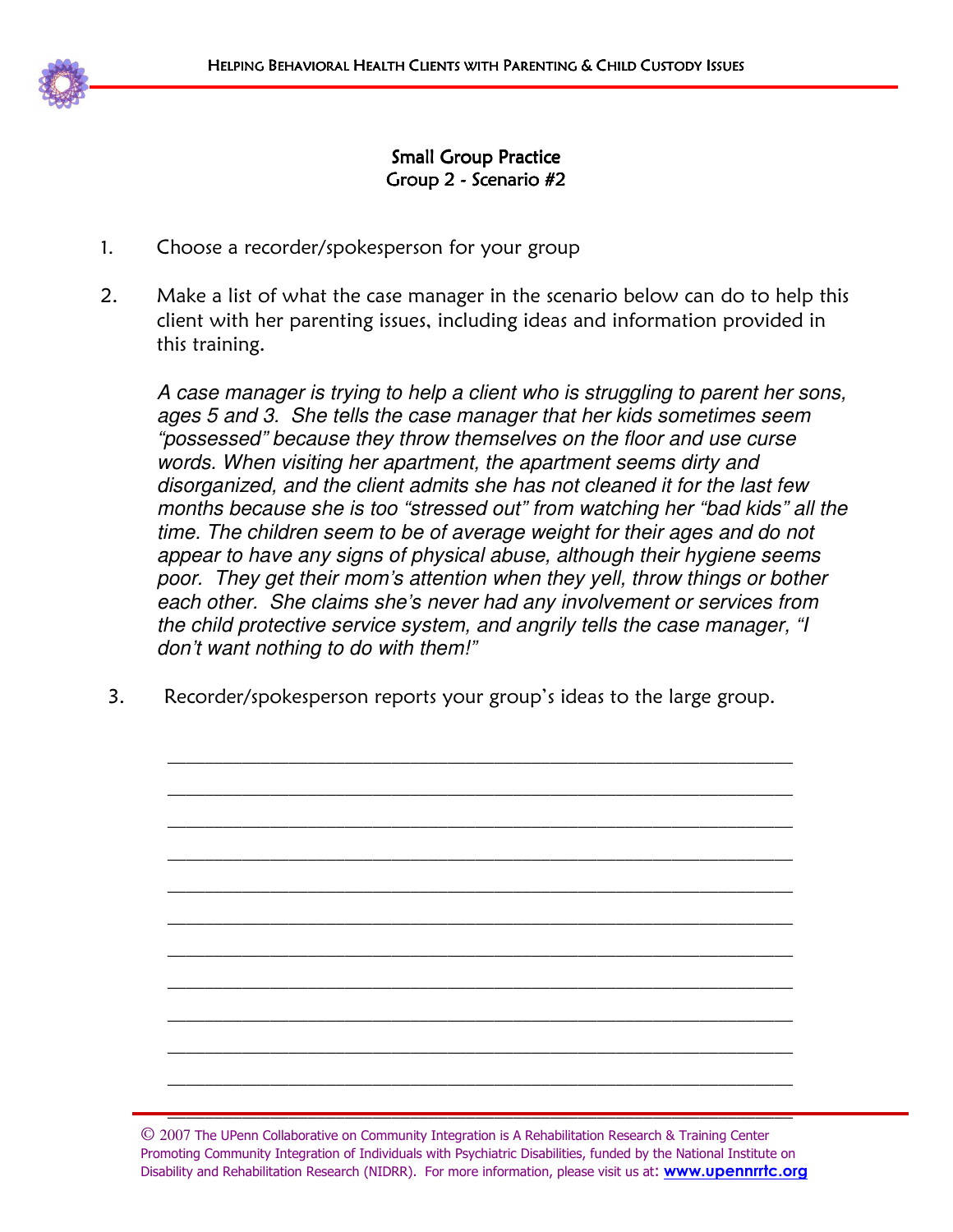

# Small Group Practice Group 3 - Scenario #3

- 1. Choose a recorder/spokesperson for your group
- 2. Make a list of what the case manager in the scenario below can do to help this client with her parenting issues, including ideas and information provided in this training.

A case manager gets an emergency phone call from a client, saying an investigator from Child Protective Services is at her house because someone reported her for child abuse of her 4-year old daughter. She's enraged that they already questioned her daughter at her daycare without telling her, and now they won't tell her who reported her. She wants to know what she should do or say so they don't take her daughter.

3. Recorder/spokesperson reports your group's ideas to the large group.

j  $\overline{a}$ 

\_\_\_\_\_\_\_\_\_\_\_\_\_\_\_\_\_\_\_\_\_\_\_\_\_\_\_\_\_\_\_\_\_\_\_\_\_\_\_\_\_\_\_\_\_\_\_\_\_\_\_\_\_\_\_\_\_\_\_\_\_\_\_\_\_\_\_

\_\_\_\_\_\_\_\_\_\_\_\_\_\_\_\_\_\_\_\_\_\_\_\_\_\_\_\_\_\_\_\_\_\_\_\_\_\_\_\_\_\_\_\_\_\_\_\_\_\_\_\_\_\_\_\_\_\_\_\_\_\_\_\_\_\_\_

\_\_\_\_\_\_\_\_\_\_\_\_\_\_\_\_\_\_\_\_\_\_\_\_\_\_\_\_\_\_\_\_\_\_\_\_\_\_\_\_\_\_\_\_\_\_\_\_\_\_\_\_\_\_\_\_\_\_\_\_\_\_\_\_\_\_\_

\_\_\_\_\_\_\_\_\_\_\_\_\_\_\_\_\_\_\_\_\_\_\_\_\_\_\_\_\_\_\_\_\_\_\_\_\_\_\_\_\_\_\_\_\_\_\_\_\_\_\_\_\_\_\_\_\_\_\_\_\_\_\_\_\_\_\_

\_\_\_\_\_\_\_\_\_\_\_\_\_\_\_\_\_\_\_\_\_\_\_\_\_\_\_\_\_\_\_\_\_\_\_\_\_\_\_\_\_\_\_\_\_\_\_\_\_\_\_\_\_\_\_\_\_\_\_\_\_\_\_\_\_\_\_

\_\_\_\_\_\_\_\_\_\_\_\_\_\_\_\_\_\_\_\_\_\_\_\_\_\_\_\_\_\_\_\_\_\_\_\_\_\_\_\_\_\_\_\_\_\_\_\_\_\_\_\_\_\_\_\_\_\_\_\_\_\_\_\_\_\_\_

\_\_\_\_\_\_\_\_\_\_\_\_\_\_\_\_\_\_\_\_\_\_\_\_\_\_\_\_\_\_\_\_\_\_\_\_\_\_\_\_\_\_\_\_\_\_\_\_\_\_\_\_\_\_\_\_\_\_\_\_\_\_\_\_\_\_\_

\_\_\_\_\_\_\_\_\_\_\_\_\_\_\_\_\_\_\_\_\_\_\_\_\_\_\_\_\_\_\_\_\_\_\_\_\_\_\_\_\_\_\_\_\_\_\_\_\_\_\_\_\_\_\_\_\_\_\_\_\_\_\_\_\_\_\_

\_\_\_\_\_\_\_\_\_\_\_\_\_\_\_\_\_\_\_\_\_\_\_\_\_\_\_\_\_\_\_\_\_\_\_\_\_\_\_\_\_\_\_\_\_\_\_\_\_\_\_\_\_\_\_\_\_\_\_\_\_\_\_\_\_\_\_

j  $\overline{a}$ 

İ  $\overline{a}$ 

\_\_\_\_\_\_\_\_\_\_\_\_\_\_\_\_\_\_\_\_\_\_\_\_\_\_\_\_\_\_\_\_\_\_\_\_\_\_\_\_\_\_\_\_\_\_\_\_\_\_\_\_\_\_\_\_\_\_\_\_\_\_\_\_\_\_\_

\_\_\_\_\_\_\_\_\_\_\_\_\_\_\_\_\_\_\_\_\_\_\_\_\_\_\_\_\_\_\_\_\_\_\_\_\_\_\_\_\_\_\_\_\_\_\_\_\_\_\_\_\_\_\_\_\_\_\_\_\_\_\_\_\_\_\_

\_\_\_\_\_\_\_\_\_\_\_\_\_\_\_\_\_\_\_\_\_\_\_\_\_\_\_\_\_\_\_\_\_\_\_\_\_\_\_\_\_\_\_\_\_\_\_\_\_\_\_\_\_\_\_\_\_\_\_\_\_\_\_\_\_\_\_

\_\_\_\_\_\_\_\_\_\_\_\_\_\_\_\_\_\_\_\_\_\_\_\_\_\_\_\_\_\_\_\_\_\_\_\_\_\_\_\_\_\_\_\_\_\_\_\_\_\_\_\_\_\_\_\_\_\_\_\_\_\_\_\_\_\_\_

\_\_\_\_\_\_\_\_\_\_\_\_\_\_\_\_\_\_\_\_\_\_\_\_\_\_\_\_\_\_\_\_\_\_\_\_\_\_\_\_\_\_\_\_\_\_\_\_\_\_\_\_\_\_\_\_\_\_\_\_\_\_\_\_\_\_\_

\_\_\_\_\_\_\_\_\_\_\_\_\_\_\_\_\_\_\_\_\_\_\_\_\_\_\_\_\_\_\_\_\_\_\_\_\_\_\_\_\_\_\_\_\_\_\_\_\_\_\_\_\_\_\_\_\_\_\_\_\_\_\_\_\_\_\_

\_\_\_\_\_\_\_\_\_\_\_\_\_\_\_\_\_\_\_\_\_\_\_\_\_\_\_\_\_\_\_\_\_\_\_\_\_\_\_\_\_\_\_\_\_\_\_\_\_\_\_\_\_\_\_\_\_\_\_\_\_\_\_\_\_\_\_

-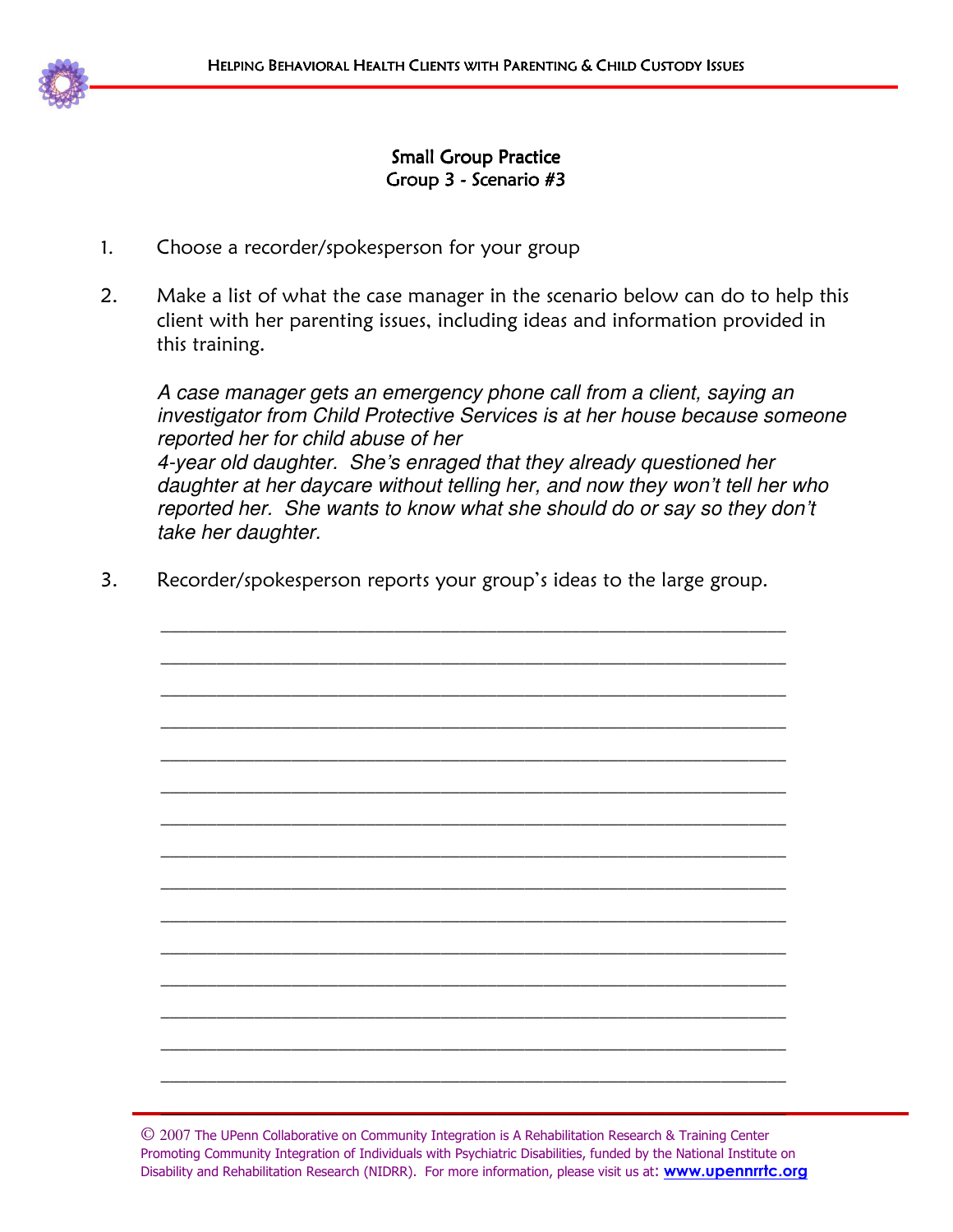# **Small Group Practice** Group 4 - Scenario #4

- 1. Choose a recorder/spokesperson for your group
- 2. Make a list of what the case manager in the scenario below can do to help this client with his parenting issues, including ideas and information provided in this training.

A case manager has a male client who is furious that his 9-year old son was just placed in foster care because he slapped him hard to show him he needs to change his bad attitude. He suspects someone at his son's school called Child Protective Services on him. He almost starts to cry as he pleads with the case manager to help him get his son back as quickly as possible because he grew up in foster care and claims he had foster families who were cruel to him.

3. Recorder/spokesperson reports your group's ideas to the large group.

\_\_\_\_\_\_\_\_\_\_\_\_\_\_\_\_\_\_\_\_\_\_\_\_\_\_\_\_\_\_\_\_\_\_\_\_\_\_\_\_\_\_\_\_\_\_\_\_\_\_\_\_\_\_\_\_\_\_\_\_\_\_\_\_\_\_\_

\_\_\_\_\_\_\_\_\_\_\_\_\_\_\_\_\_\_\_\_\_\_\_\_\_\_\_\_\_\_\_\_\_\_\_\_\_\_\_\_\_\_\_\_\_\_\_\_\_\_\_\_\_\_\_\_\_\_\_\_\_\_\_\_\_\_\_

\_\_\_\_\_\_\_\_\_\_\_\_\_\_\_\_\_\_\_\_\_\_\_\_\_\_\_\_\_\_\_\_\_\_\_\_\_\_\_\_\_\_\_\_\_\_\_\_\_\_\_\_\_\_\_\_\_\_\_\_\_\_\_\_\_\_\_

\_\_\_\_\_\_\_\_\_\_\_\_\_\_\_\_\_\_\_\_\_\_\_\_\_\_\_\_\_\_\_\_\_\_\_\_\_\_\_\_\_\_\_\_\_\_\_\_\_\_\_\_\_\_\_\_\_\_\_\_\_\_\_\_\_\_\_

\_\_\_\_\_\_\_\_\_\_\_\_\_\_\_\_\_\_\_\_\_\_\_\_\_\_\_\_\_\_\_\_\_\_\_\_\_\_\_\_\_\_\_\_\_\_\_\_\_\_\_\_\_\_\_\_\_\_\_\_\_\_\_\_\_\_\_

\_\_\_\_\_\_\_\_\_\_\_\_\_\_\_\_\_\_\_\_\_\_\_\_\_\_\_\_\_\_\_\_\_\_\_\_\_\_\_\_\_\_\_\_\_\_\_\_\_\_\_\_\_\_\_\_\_\_\_\_\_\_\_\_\_\_\_

\_\_\_\_\_\_\_\_\_\_\_\_\_\_\_\_\_\_\_\_\_\_\_\_\_\_\_\_\_\_\_\_\_\_\_\_\_\_\_\_\_\_\_\_\_\_\_\_\_\_\_\_\_\_\_\_\_\_\_\_\_\_\_\_\_\_\_

\_\_\_\_\_\_\_\_\_\_\_\_\_\_\_\_\_\_\_\_\_\_\_\_\_\_\_\_\_\_\_\_\_\_\_\_\_\_\_\_\_\_\_\_\_\_\_\_\_\_\_\_\_\_\_\_\_\_\_\_\_\_\_\_\_\_\_

\_\_\_\_\_\_\_\_\_\_\_\_\_\_\_\_\_\_\_\_\_\_\_\_\_\_\_\_\_\_\_\_\_\_\_\_\_\_\_\_\_\_\_\_\_\_\_\_\_\_\_\_\_\_\_\_\_\_\_\_\_\_\_\_\_\_\_

\_\_\_\_\_\_\_\_\_\_\_\_\_\_\_\_\_\_\_\_\_\_\_\_\_\_\_\_\_\_\_\_\_\_\_\_\_\_\_\_\_\_\_\_\_\_\_\_\_\_\_\_\_\_\_\_\_\_\_\_\_\_\_\_\_\_\_

\_\_\_\_\_\_\_\_\_\_\_\_\_\_\_\_\_\_\_\_\_\_\_\_\_\_\_\_\_\_\_\_\_\_\_\_\_\_\_\_\_\_\_\_\_\_\_\_\_\_\_\_\_\_\_\_\_\_\_\_\_\_\_\_\_\_\_

\_\_\_\_\_\_\_\_\_\_\_\_\_\_\_\_\_\_\_\_\_\_\_\_\_\_\_\_\_\_\_\_\_\_\_\_\_\_\_\_\_\_\_\_\_\_\_\_\_\_\_\_\_\_\_\_\_\_\_\_\_\_\_\_\_\_\_

\_\_\_\_\_\_\_\_\_\_\_\_\_\_\_\_\_\_\_\_\_\_\_\_\_\_\_\_\_\_\_\_\_\_\_\_\_\_\_\_\_\_\_\_\_\_\_\_\_\_\_\_\_\_\_\_\_\_\_\_\_\_\_\_\_\_\_

\_\_\_\_\_\_\_\_\_\_\_\_\_\_\_\_\_\_\_\_\_\_\_\_\_\_\_\_\_\_\_\_\_\_\_\_\_\_\_\_\_\_\_\_\_\_\_\_\_\_\_\_\_\_\_\_\_\_\_\_\_\_\_\_\_\_\_

\_\_\_\_\_\_\_\_\_\_\_\_\_\_\_\_\_\_\_\_\_\_\_\_\_\_\_\_\_\_\_\_\_\_\_\_\_\_\_\_\_\_\_\_\_\_\_\_\_\_\_\_\_\_\_\_\_\_\_\_\_\_\_\_\_\_\_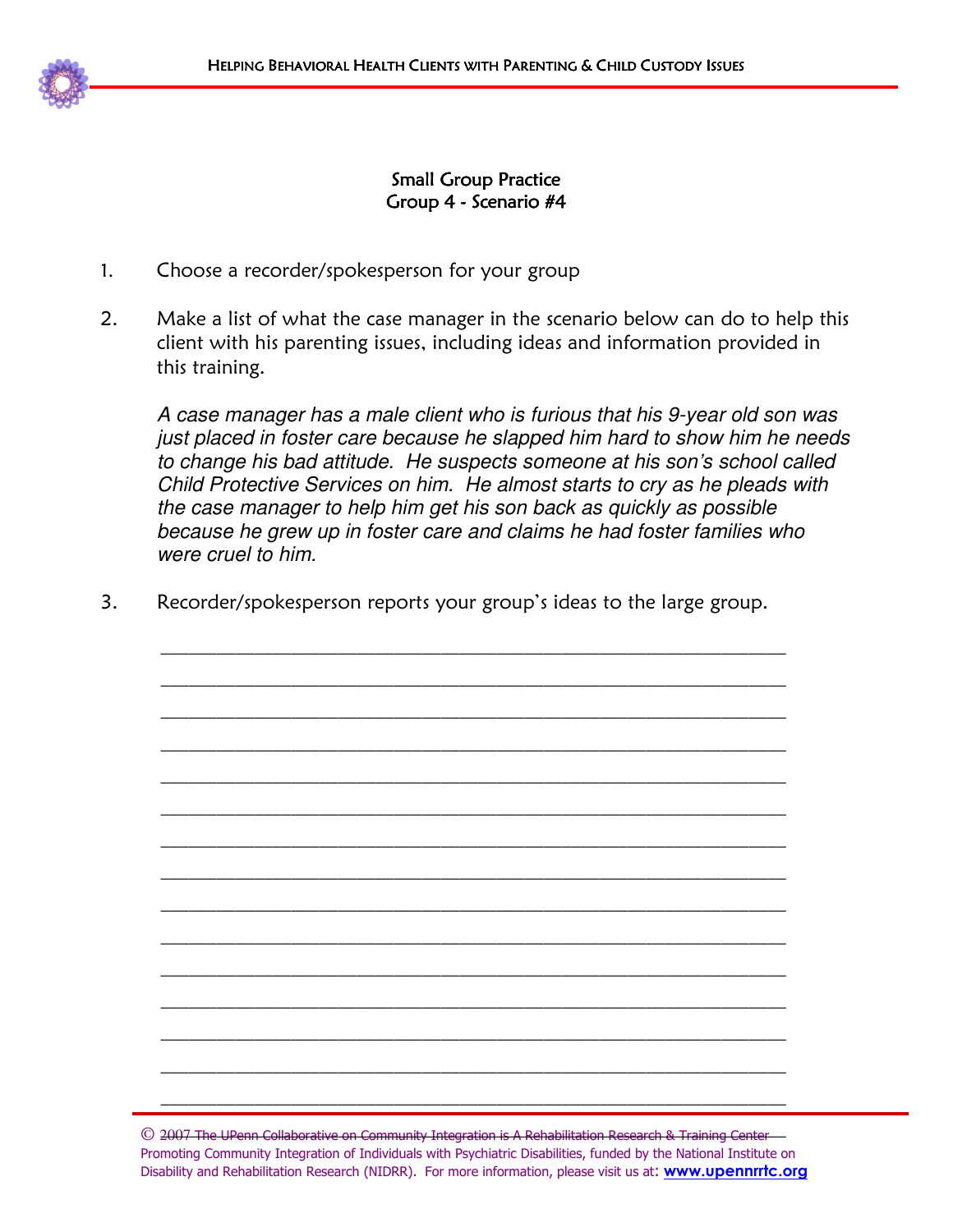**Small Group Practice** Group 5 - Scenario #5

- 1. Choose a recorder/spokesperson for your group
- 2. Make a list of what the case manager in the scenario below can do to help this client with her parenting issues, including ideas and information provided in this training.

A case manager attends a family court hearing of a 23-year old female client, and the judge makes the decision to terminate parental rights due to her failure to meet her goals over the last 15 months. She is hysterical and tells the case manager that the only way she'll be able to cope is to go back to using drugs. She adds that the judge won't be able to stop her from having another baby.

3. Recorder/spokesperson reports your group's ideas to the large group.

\_\_\_\_\_\_\_\_\_\_\_\_\_\_\_\_\_\_\_\_\_\_\_\_\_\_\_\_\_\_\_\_\_\_\_\_\_\_\_\_\_\_\_\_\_\_\_\_\_\_\_\_\_\_\_\_\_\_\_\_\_\_\_\_\_\_\_

\_\_\_\_\_\_\_\_\_\_\_\_\_\_\_\_\_\_\_\_\_\_\_\_\_\_\_\_\_\_\_\_\_\_\_\_\_\_\_\_\_\_\_\_\_\_\_\_\_\_\_\_\_\_\_\_\_\_\_\_\_\_\_\_\_\_\_

\_\_\_\_\_\_\_\_\_\_\_\_\_\_\_\_\_\_\_\_\_\_\_\_\_\_\_\_\_\_\_\_\_\_\_\_\_\_\_\_\_\_\_\_\_\_\_\_\_\_\_\_\_\_\_\_\_\_\_\_\_\_\_\_\_\_\_

\_\_\_\_\_\_\_\_\_\_\_\_\_\_\_\_\_\_\_\_\_\_\_\_\_\_\_\_\_\_\_\_\_\_\_\_\_\_\_\_\_\_\_\_\_\_\_\_\_\_\_\_\_\_\_\_\_\_\_\_\_\_\_\_\_\_\_

\_\_\_\_\_\_\_\_\_\_\_\_\_\_\_\_\_\_\_\_\_\_\_\_\_\_\_\_\_\_\_\_\_\_\_\_\_\_\_\_\_\_\_\_\_\_\_\_\_\_\_\_\_\_\_\_\_\_\_\_\_\_\_\_\_\_\_

\_\_\_\_\_\_\_\_\_\_\_\_\_\_\_\_\_\_\_\_\_\_\_\_\_\_\_\_\_\_\_\_\_\_\_\_\_\_\_\_\_\_\_\_\_\_\_\_\_\_\_\_\_\_\_\_\_\_\_\_\_\_\_\_\_\_\_

\_\_\_\_\_\_\_\_\_\_\_\_\_\_\_\_\_\_\_\_\_\_\_\_\_\_\_\_\_\_\_\_\_\_\_\_\_\_\_\_\_\_\_\_\_\_\_\_\_\_\_\_\_\_\_\_\_\_\_\_\_\_\_\_\_\_\_

\_\_\_\_\_\_\_\_\_\_\_\_\_\_\_\_\_\_\_\_\_\_\_\_\_\_\_\_\_\_\_\_\_\_\_\_\_\_\_\_\_\_\_\_\_\_\_\_\_\_\_\_\_\_\_\_\_\_\_\_\_\_\_\_\_\_\_

\_\_\_\_\_\_\_\_\_\_\_\_\_\_\_\_\_\_\_\_\_\_\_\_\_\_\_\_\_\_\_\_\_\_\_\_\_\_\_\_\_\_\_\_\_\_\_\_\_\_\_\_\_\_\_\_\_\_\_\_\_\_\_\_\_\_\_

\_\_\_\_\_\_\_\_\_\_\_\_\_\_\_\_\_\_\_\_\_\_\_\_\_\_\_\_\_\_\_\_\_\_\_\_\_\_\_\_\_\_\_\_\_\_\_\_\_\_\_\_\_\_\_\_\_\_\_\_\_\_\_\_\_\_\_

\_\_\_\_\_\_\_\_\_\_\_\_\_\_\_\_\_\_\_\_\_\_\_\_\_\_\_\_\_\_\_\_\_\_\_\_\_\_\_\_\_\_\_\_\_\_\_\_\_\_\_\_\_\_\_\_\_\_\_\_\_\_\_\_\_\_\_

\_\_\_\_\_\_\_\_\_\_\_\_\_\_\_\_\_\_\_\_\_\_\_\_\_\_\_\_\_\_\_\_\_\_\_\_\_\_\_\_\_\_\_\_\_\_\_\_\_\_\_\_\_\_\_\_\_\_\_\_\_\_\_\_\_\_\_

\_\_\_\_\_\_\_\_\_\_\_\_\_\_\_\_\_\_\_\_\_\_\_\_\_\_\_\_\_\_\_\_\_\_\_\_\_\_\_\_\_\_\_\_\_\_\_\_\_\_\_\_\_\_\_\_\_\_\_\_\_\_\_\_\_\_\_

\_\_\_\_\_\_\_\_\_\_\_\_\_\_\_\_\_\_\_\_\_\_\_\_\_\_\_\_\_\_\_\_\_\_\_\_\_\_\_\_\_\_\_\_\_\_\_\_\_\_\_\_\_\_\_\_\_\_\_\_\_\_\_\_\_\_\_

© 2007 The UPenn Collaborative on Community Integration is A Rehabilitation Research & Training Center Promoting Community Integration of Individuals with Psychiatric Disabilities, funded by the National Institute on Disability and Rehabilitation Research (NIDRR). For more information, please visit us at: **www.upennrrtc.org**  $\overline{\phantom{a}}$  , and the contribution of the contribution of the contribution of the contribution of the contribution of the contribution of the contribution of the contribution of the contribution of the contribution of the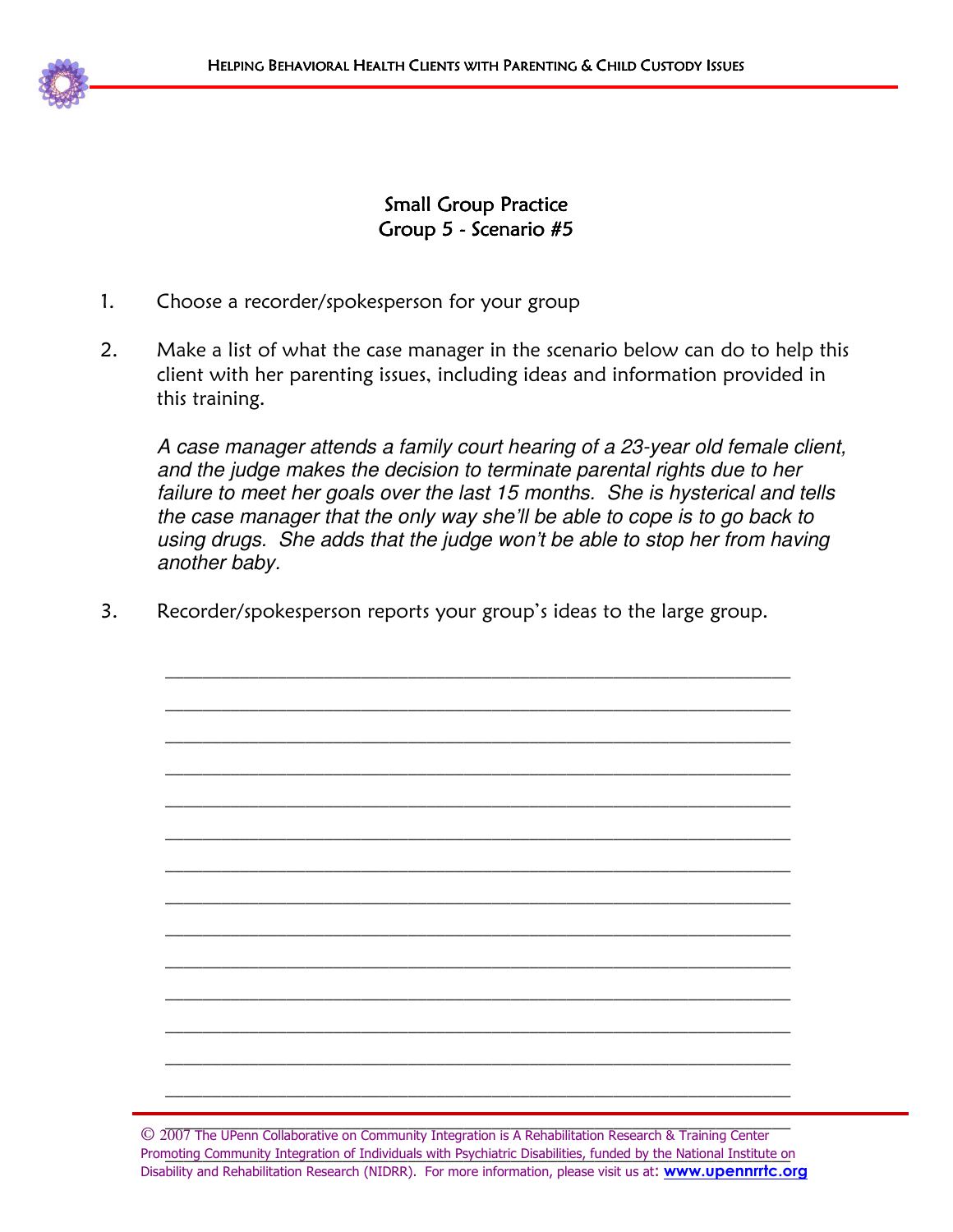

# What can the case manager in this scenario do to help this client with issues related to parenting or child custody?

A case manager is getting to know an attractive, 25-year old female client and learns that she hangs out at a corner bar when she feels lonely on weekends. She claims she mainly goes to find a boyfriend, not to drink, and admits she has had unprotected sex with men she's met. She also admits that she's not sure if she really wants to use birth control because she'd love to have another little girl like her Tonya. After a long battle with child protective services in her county, she lost parental rights and does not know where Tonya is because it was a closed adoption. She feels her heart broke over losing her and she can't get over it.

- 1) Validate the client's grief and trauma over losing her daughter and offer resources to deal with these issues such as grief/trauma counseling and support groups for parents who have lost parental rights, if such groups exist.
- 2) Work with the client to see if she has insight into why she lost custody and parental rights of her daughter. Any behaviors she could identify that led to her custody loss could form the basis of a goal plan around recovery, mental health treatment or substance abuse treatment if she ever wanted to have another child and not risk the trauma of losing custody or parental rights. The goal of parenting could help motivate her to work on her wellness and recovery.
- 3) Since this client expressed ambivalence about birth control, ask if she'd like to **discuss the** pros and cons of using birth control at this point in her life.
- 4) If the client still seems ambivalent or wants to explore different birth control methods, you could help educate her about different forms of birth control OR\_help her make an appointment with her gynecologist or family planning clinic.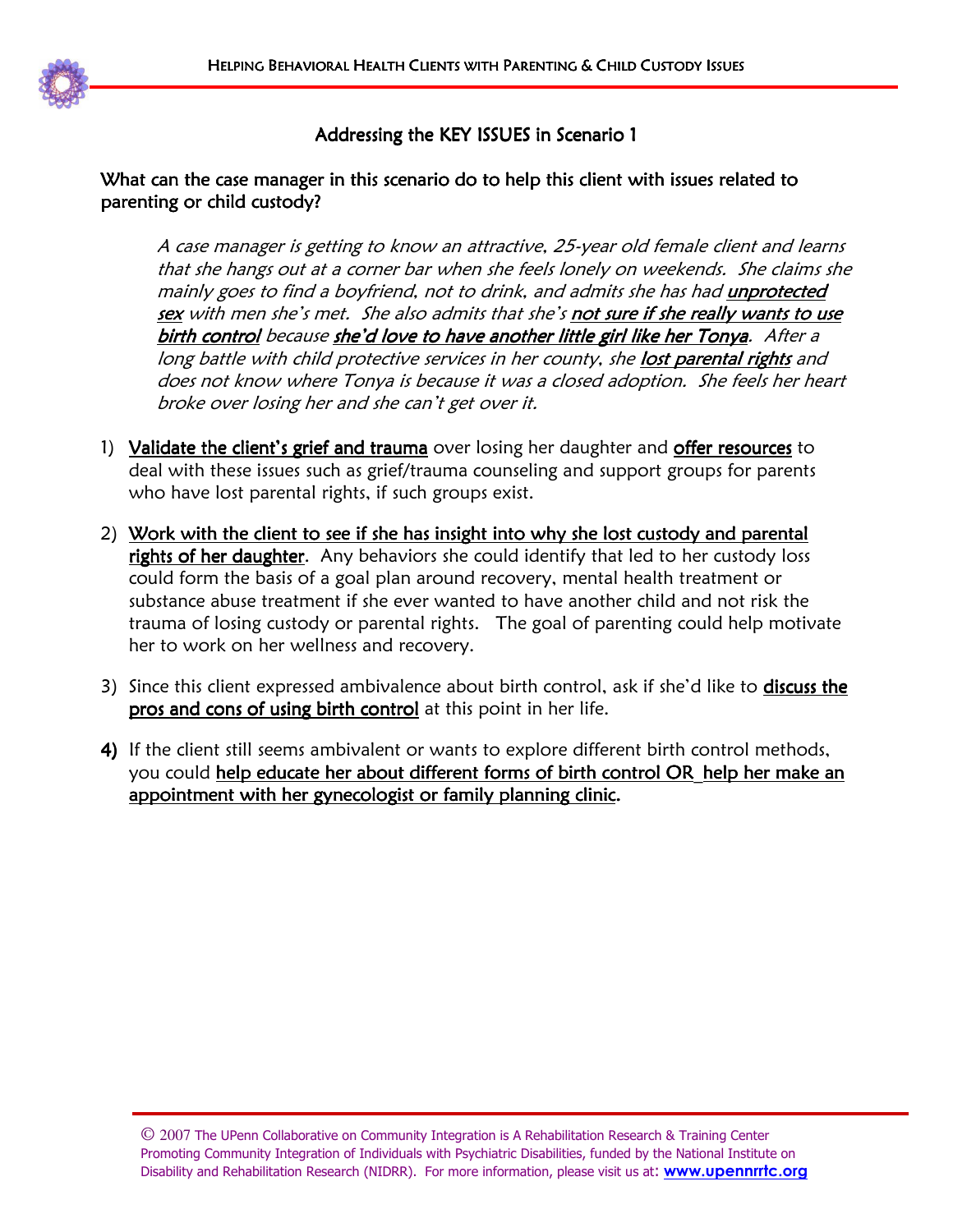

### What can the case manager in this scenario do to help this client with issues related to parenting or child custody?

A case manager is trying to help a client who is struggling to parent her sons, ages five and three. She tells the case manager that her kids sometimes seem "possessed" because they throw themselves on the floor and use curse words. When visiting her apartment, the apartment seems dirty and disorganized, and the client admits she has not cleaned it for the last few months because she is too "stressed out" from watching her "bad kids" all the time. The children seem to be of average weight for their ages and do not appear to have any signs of physical abuse, although their hygiene seems poor. They get their mom's attention when they yell, throw things or bother each other. She claims she's never had any involvement or services from the child protective service system, and angrily tells the case manager, "I don't want nothing to do with them!"

- 1) Be familiar with your state's laws for reporting child abuse and neglect. Hopefully the case manager's conclusions that the children were not being abused or neglected were based on knowledge of the state's laws for what constitutes child abuse or neglect. If you are not sure of your state's laws, ask your supervisor for training or information in this area, because in many states, people who come into contact with children as part of their jobs are mandated to report child abuse or neglect, and face penalties if they do not.
- 2) **Empathize** with this client about the stress of parenting two young children and running a household.
- 3) Express concerns that she seems overwhelmed and stressed out, and that her way of dealing with the stress is to yell when they act up. You could explain how this parenting style might not be working because children love attention any way they can get it.
- 4) Offer resources that could help make parenting less stressful and help her learn some parenting skills. Resources could include daycare programs, respite childcare programs, and parenting classes, especially if there are classes for parents with mental illness. In making referrals to resources, the case manager should stress that they are not part of the child protective service system. Such resources are not likely to be accepted by this mother if they are sub-contractors of the child protective service system because of her statement that she wants nothing to do with them. Also, once a case is opened with the child protective service system, this mother may run a higher risk of losing child custody than if the services are provided through an agency that does not sub-contract with the child protective service system.
- 5) Frame these resources as a way to avoid getting so stressed out that she does something that gets reported to the child protective service system. Clarify that you are trying to help her avoid this possibility, which she stated she does not want.
- 6) Consider offering her a referral to agencies where her children could be evaluated to rule out any developmental or behavioral health issues and get early intervention if necessary. Again, the case manager should stress that these services are not under the child protective service system.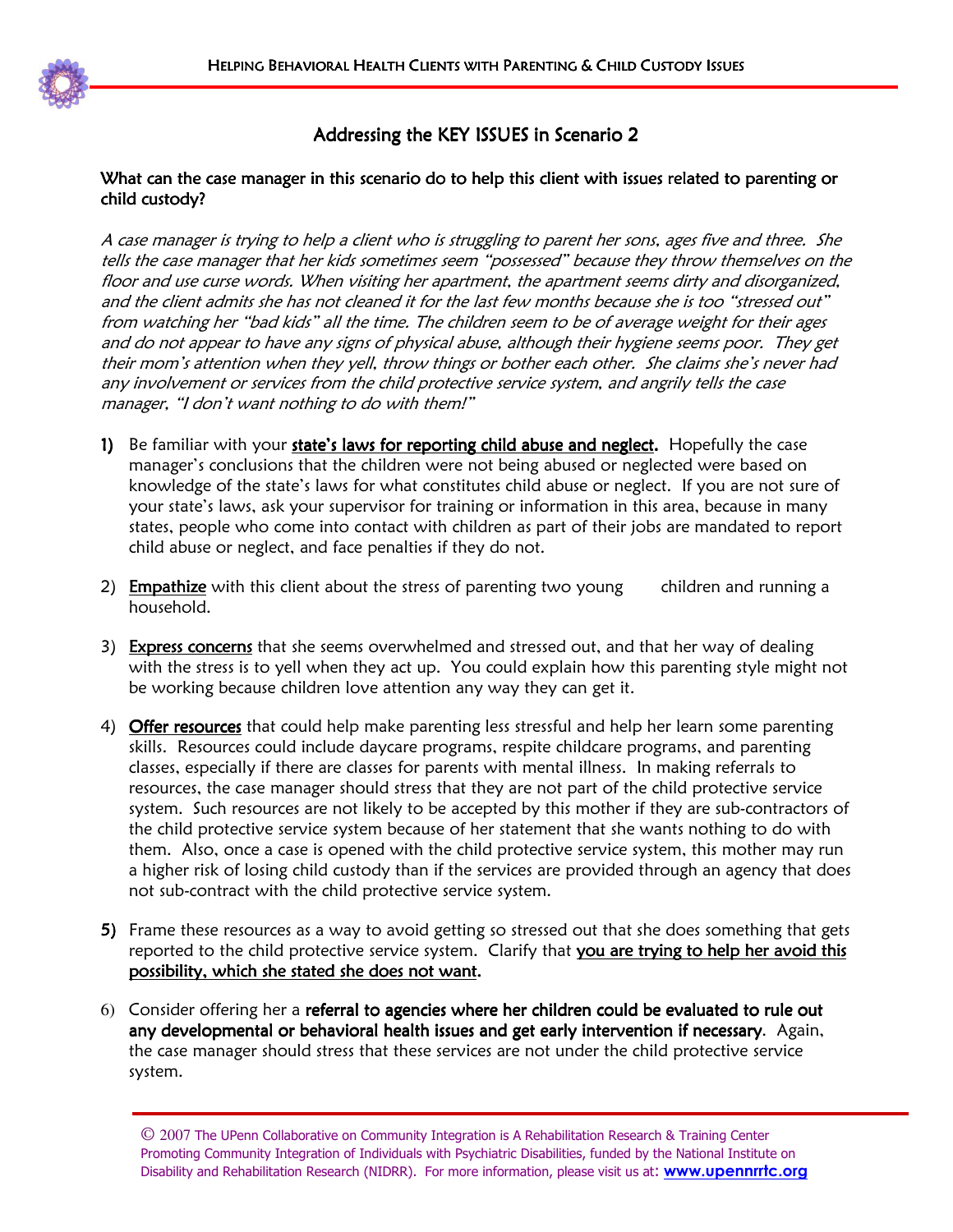

# What can the case manager in this scenario do to help this client with issues related to parenting or child custody?

A case manager gets an emergency phone call from a consumer, saying an investigator from Child Protective Services is at her house because someone reported her for child abuse of her 4-year old daughter. She's enraged that they already questioned her daughter at her daycare without telling her, and now they won't tell her who reported her. She wants to know what she should do or say so they don't take her daughter.

- 1) Validate and empathize with the client's understandable feelings of anger and fear.
- 2) Reassure her that she does have rights and you are going to tell her some steps to take so things go well, but that she has to try to calm down so she can listen to what you have to say:
	- a. Let them in.
	- b. Be respectful and careful about what she says and does, because anything she says or does can be used against her.
	- c. Ask for the names and phone numbers, or cards, of the investigators.
	- d. Don't sign any forms, even if pressured.
- 3) Offer the client phone numbers of any local legal hotlines or legal assistance agencies familiar with representing the rights of biological parents and encourage her to call immediately for additional legal advice.
- 4) Prepare her for what might happen...that if the investigators decide her daughter has been abused, they may take further action like returning with the police, but reassure her that you will help her take steps to get her daughter back as soon as possible if this happens.
- 5) Ask her to *identify any family members or friends she trusts* to take care of her daughter in case they want to temporarily remove her daughter from her home. Encourage her to give the investigators this information if they want to remove her daughter from her home, even if they do not ask her.
- 6) Keep empathizing and reassuring her that you will help her take steps to get her daughter back if she is removed, but that the next step is to try and stay calm and focus on what she needs to do next.

# (Review the steps again if necessary.)

7) Encourage her to reassure her daughter about what is happening so her daughter gets the message that even if they have to be separated, her mom will be talking to her and seeing her while she fixes things so she can come back home.

If she does lose custody of her daughter, see the tips in Case Scenario 4 for helping a parent to regain child custody and parent from a distance once a child is removed from their care.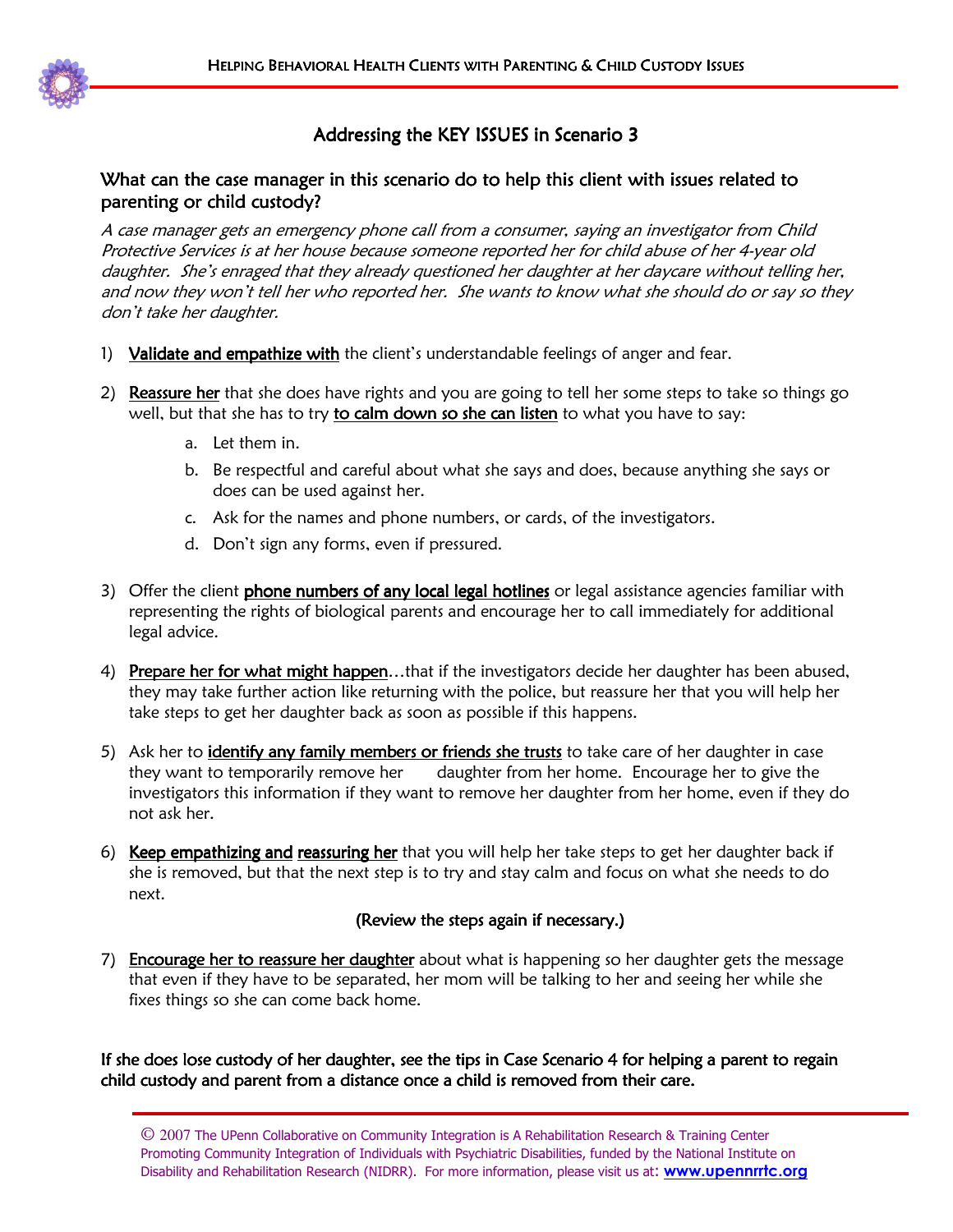

# What can the case manager in this scenario do to help this client with issues related to parenting or child custody?

A case manager has a male client who is furious that his 9-year old son was just placed in foster care because he slapped him hard to show him he needs to change his bad attitude. He suspects someone at his son's school called Child Protective Services on him. He almost starts to cry as he pleads with the case manager to help him get his son back as quickly as possible because he grew up in foster care and claims he had foster families who were cruel to him.

- 1) Validate and empathize with the client's understandable feelings of overwhelming anger at the system and fear for his son. Emphasize that they will help to motivate him to get his son back as quickly as possible.
- 2) Reassure him that he does have rights and you can tell him some steps to take to get his son back as quickly as possible.
- 3) Offer him phone numbers of any local legal hotlines or legal assistance agencies familiar with representing the rights of biological parents and encourage him to call immediately to see if he can get an attorney to represent him. Otherwise, explain that he will have a court-appointed attorney, and that he should educate his attorney about his mental illness (e.g., he is in recovery, managing his symptoms and receiving treatment if that is the case.)
- 4) Set up a meeting or phone conversation as quickly as possible so that you can go over the guidelines when he is calmer:
	- a. Ask if knows the date of the next meeting with Child Protective Services (CPS) to discuss his family service plan goals and if he wants you to accompany him to this meeting to support him.
	- b. If he has a family service plan document from CPS, ask to see it and make a copy so you can know what goals he has to meet and the dates of court hearings.
	- c. Emphasize that he needs to meet his goals as quickly as possible in order to get his son back and get him back as soon as possible. (You may also want to explain that if he does not meet his goals in a year, CPS can begin proceedings to end his parental rights and his son could be adopted, which is why he should try to meet his goals as fast as he can.)
	- d. Ask if knows the date of the next family court hearing and if he wants you to accompany him to this meeting to support him.
	- e. Explain that they may ask him to sign release forms that allow your agency and other treatment providers to release confidential information about his treatment, and that he should sign those forms, but ONLY to release his diagnosis, treatment recommendations and compliance with treatment. Emphasize that if you speak to them your goal will be to advocate for him, and that he can help you do that by cooperating with you and others involved in his treatment.

<sup>©</sup> 2007 The UPenn Collaborative on Community Integration is A Rehabilitation Research & Training Center Promoting Community Integration of Individuals with Psychiatric Disabilities, funded by the National Institute on Disability and Rehabilitation Research (NIDRR). For more information, please visit us at: **www.upennrrtc.org**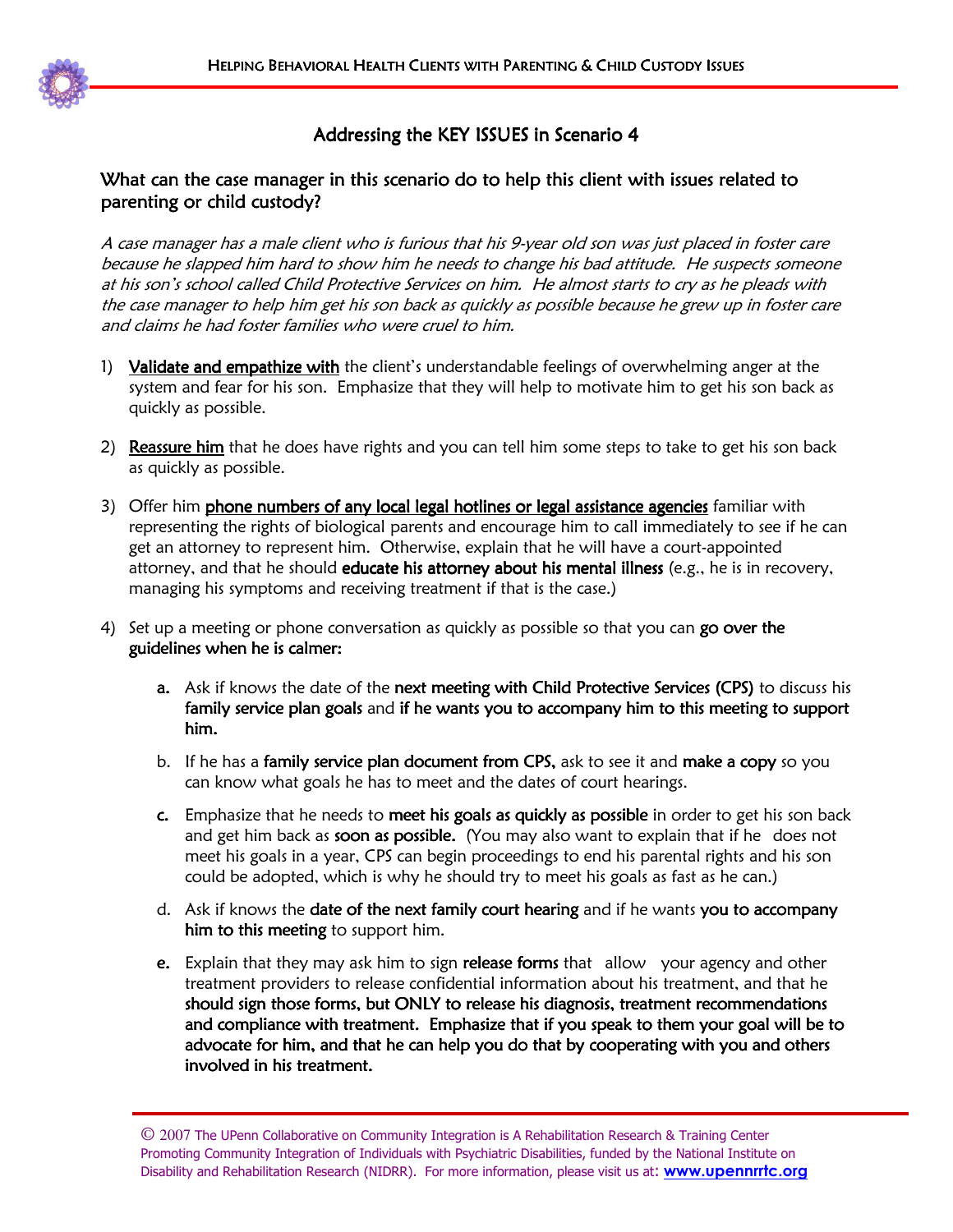

- f. Emphasize that even though he may be angry, he should establish a good relationship with everyone involved, including the foster parents, because everything he says and does with others involved can and might be held against him in court hearings.
- g. Encourage him to maintain as much contact with his son as possible and keep up with visits. When talking to his son, help him understand what happened and that you are getting help so he can come home as soon as possible.
- h. Encourage him to get a notebook and keep notes of dates and events related to his case, if he is capable of doing so.
- i. Emphasize that he should be prepared for all meetings & court hearings (e.g., dress appropriately, bring his notebook of dates and events, speak respectfully to others.)

If the client is able to read and comprehend printed information adequately, the case manager can share printed information from the Power Point slide and Community Integration Tool fact sheets included in this guidebook, or share this web site's Child Custody Guidebook for Parents In Recovery from Psychiatric Disabilities when it becomes available.

- 5) Talk to your supervisor about your agency's policies for releasing information to CPS, responding to subpoenas, testifying in court and other legal matters.
	- a. Remember that case managers are not "expert witnesses" but provide links to "experts" so you may NOT have to testify in court.
	- b. Progress notes can be subpoenaed.
	- c. Asking a client to sign a consent form for CPS to release confidential information to your agency can be helpful in some cases, but in other cases, threaten the client's and case manager's alliance, and should be considered on a case-by-case basis.
- 6) Be prepared for other "ethical dilemmas" such as attending a CPS meeting or court hearing and hearing your client provide information you know or strongly suspect is not true. It is a challenge for case managers to balance their need to form an alliance with their clients and their responsibility to protect children from harm. Sharing the burden about how to handle such ethical dilemmas with a supervisor or trusted colleague can minimize your anxiety or guilt about how you respond.